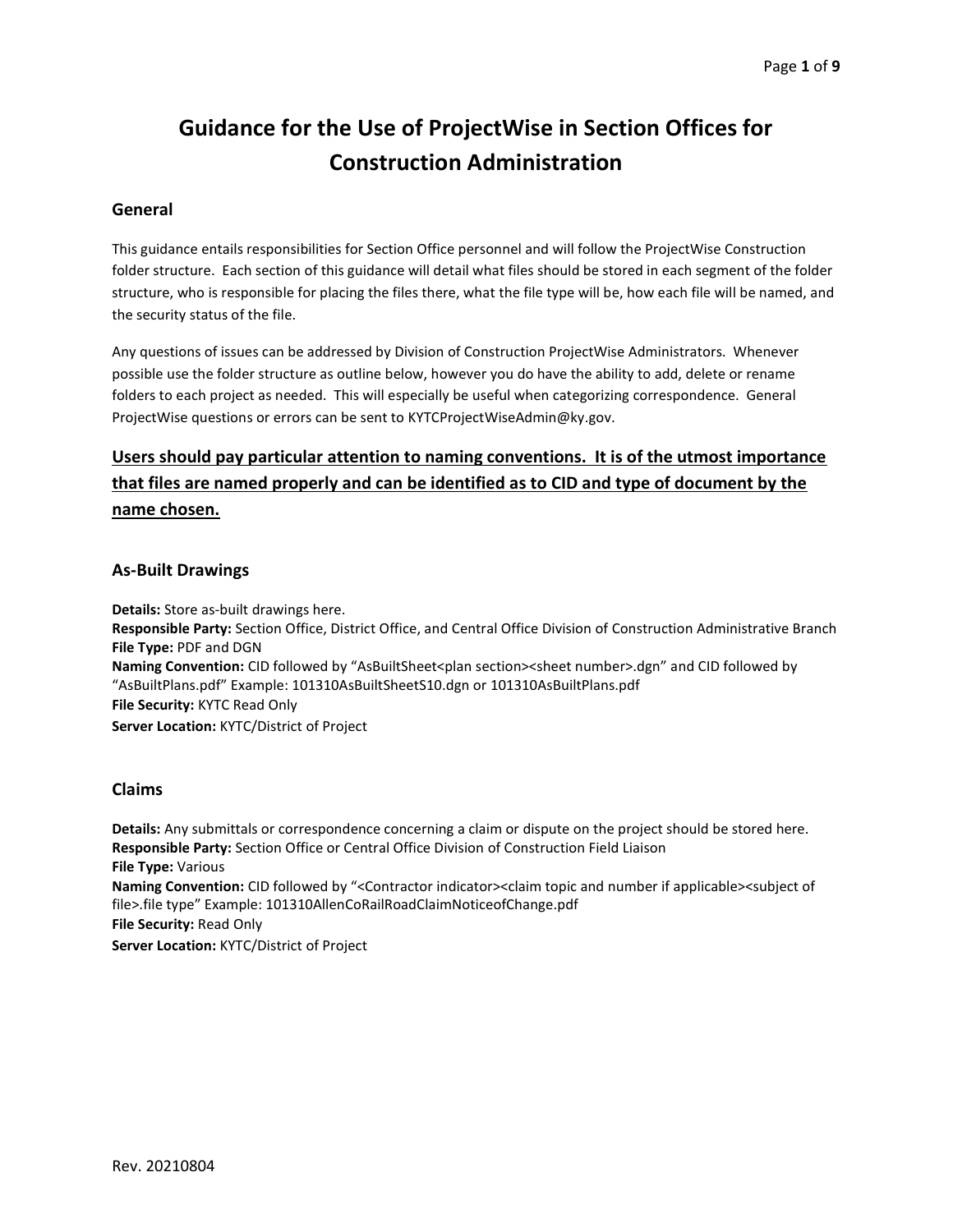### Contract Documents

#### Award Work Order & Contract

Details: Documents prepared and provided by Construction Procurement including the signed Contract, Notice to Begin Work/Work Order. Responsible Party: Central Office Division of Construction Procurement File Type: PDF Naming Convention: CID followed by "WorkOrder.pdf" or CID followed by "Contract.pdf" Example: 101310WorkOrder.pdf or 101310Contract.pdf File Security: Read Only Server Location: KYTC/District of Project

#### Change Orders

#### Change Order #XXX

Folder Name: The number of this folder should correspond with each change order number. Additional folders should contain the same structure. Copying, adding, and changing the folder name can be completed by the Section Office. If you need assistance contact Central Office Division of Construction ProjectWise Administrator.

#### Change Order Hard Copy

Details: PDF versions of change orders are placed in this folder by the Electronic Change Order Processing System (AgilePoint) Responsible Party: Central Office Division of Construction File Type: PDF Naming Convention: CID followed by 3 digit change order number, level of approval, and revision number. Examples: 202190Contractor – Pendingv1, or 202190001\_Approved. File Security: Read Only Server Location: KYTC/District of Project

#### Supporting Documentation

Details: This involves any correspondence, email, photos, sketches, calculations, invoices, etc. that supports or justifies the need for the change order or the price of the work involved. In any instance where price justifications are supplied from invoices from the Contractor, this information should be stored here. Responsible Party: Section Office File Type: Various (preferably PDF or DOCX) Naming Convention: These may vary but the file names should begin with CID "CO###<document indicator i.e. email, invoice, calculations.etc.>.docx, pdf, etc. Example: 101310CO001Invoice.pdf File Security: Read Only Server Location: KYTC/District of Project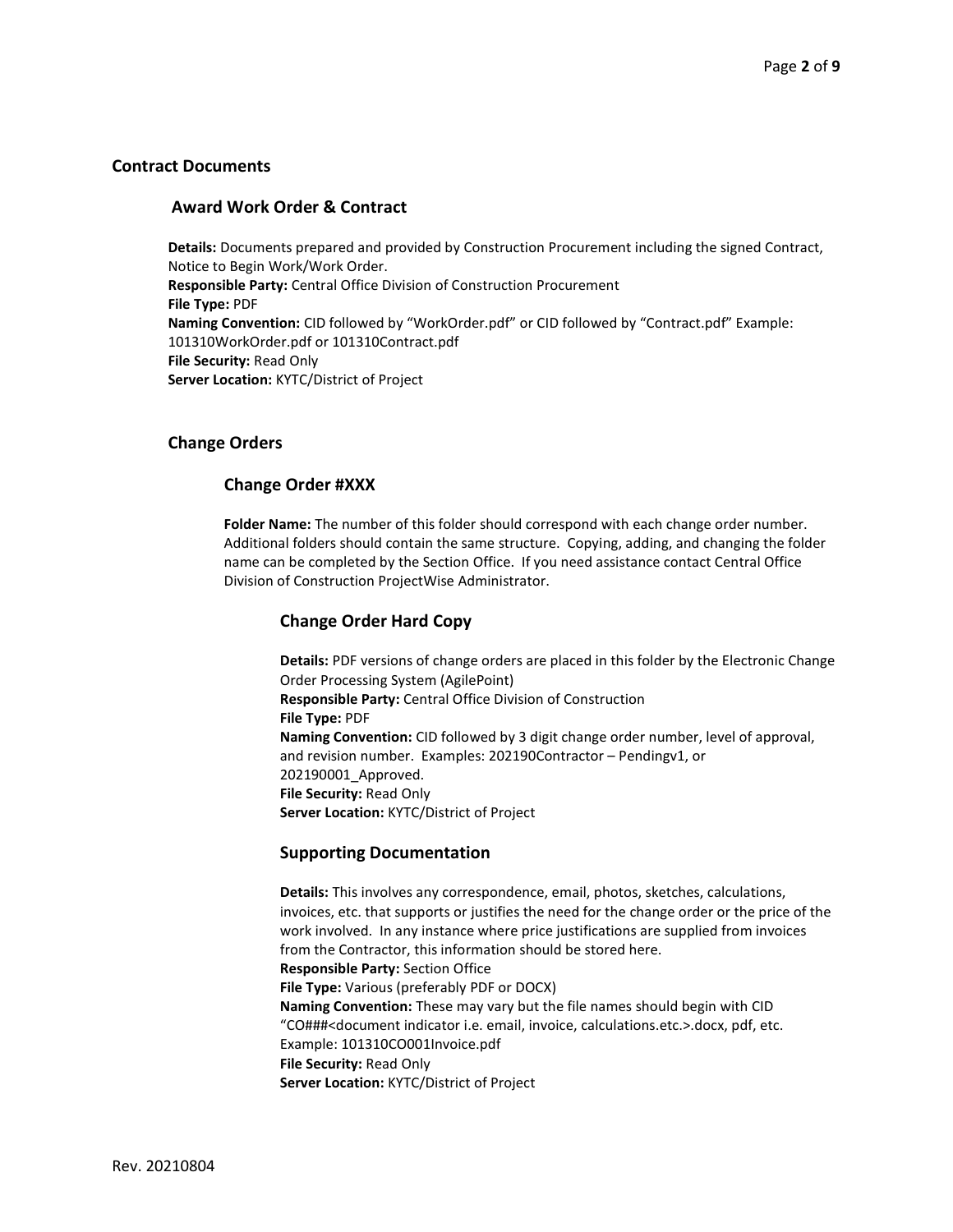# Construction Revisions

Details: The Section Office will need to initiate the Construction Revision and cover sheet and get the project engineer and Chief District Engineer's signatures. The Section Engineer will then process the revision to their Central Office Division of Construction Field Liaison where the revision will get the remaining signatures and be stored here. Cover sheet may be signed by all parties electronically. Once revision and cover sheet are complete and signed, all will need to be files in ProjectWise along with record plans.

Responsible Party: Section Office to initiate; Central Office Division of Construction to finalize (Field Liaisons and Change Order Manager)

File Type: PDF and DGN

Naming Convention: CID followed by "ConstRev#<plan section><sheet number>.dgn" and CID followed by " ConstRev#.pdf" Example: 101310ConstRev1S10.dgn or 101310ConstRev1.pdf File Security: KYTC Read Only or recreation as Construction Revision or As-Built Server Location: KYTC/District of Project

# Contractor's Payrolls

Details: These documents are to be provided to the Section Office weekly for federally funded projects. They should be compiled/scanned into a single file for a given week per contractor/subcontractor, i.e. separate files for each contractor who worked in that week. On State funded projects, payrolls may be requested anytime but must be submitted for the seasonal/bi-annual wage rate check for each contractor. Completed wage rate checks (TC 14-312) should also be stored here. Responsible Party: Section Office File Type: PDF Naming Convention: "<CID> <Contractor name> #<payroll number> WE<last date of the week as YYYYMMDD>.pdf" Example 102913 XYZContracting #001 WE20100506.pdf File Security: Read Only Server Location: KYTC/District of Project

#### Proposal & Addendums

Details: Documents provided by Construction Procurement. This folder will include the proposal and addendums. Responsible Party: Central Office Division of Construction Procurement File Type: PDF Naming Convention: CID followed by "Proposal.pdf" or CID followed by "Addendum#X.pdf" Example: 102913Proposal.pdf, or 102913Addendum#1.pdf File Security: KYTC Read Only Server Location: KYTC/District of Project

# Q & A

Details: PDF print of all Questions and Answers posted to the website for a given CID. Responsible Party: Central Office Division of Construction Procurement File Type: PDF Naming Convention: CID followed by "QandA.pdf" .Example: 102913QandA.pdf. File Security: KYTC Read Only Server Location: KYTC/District of Project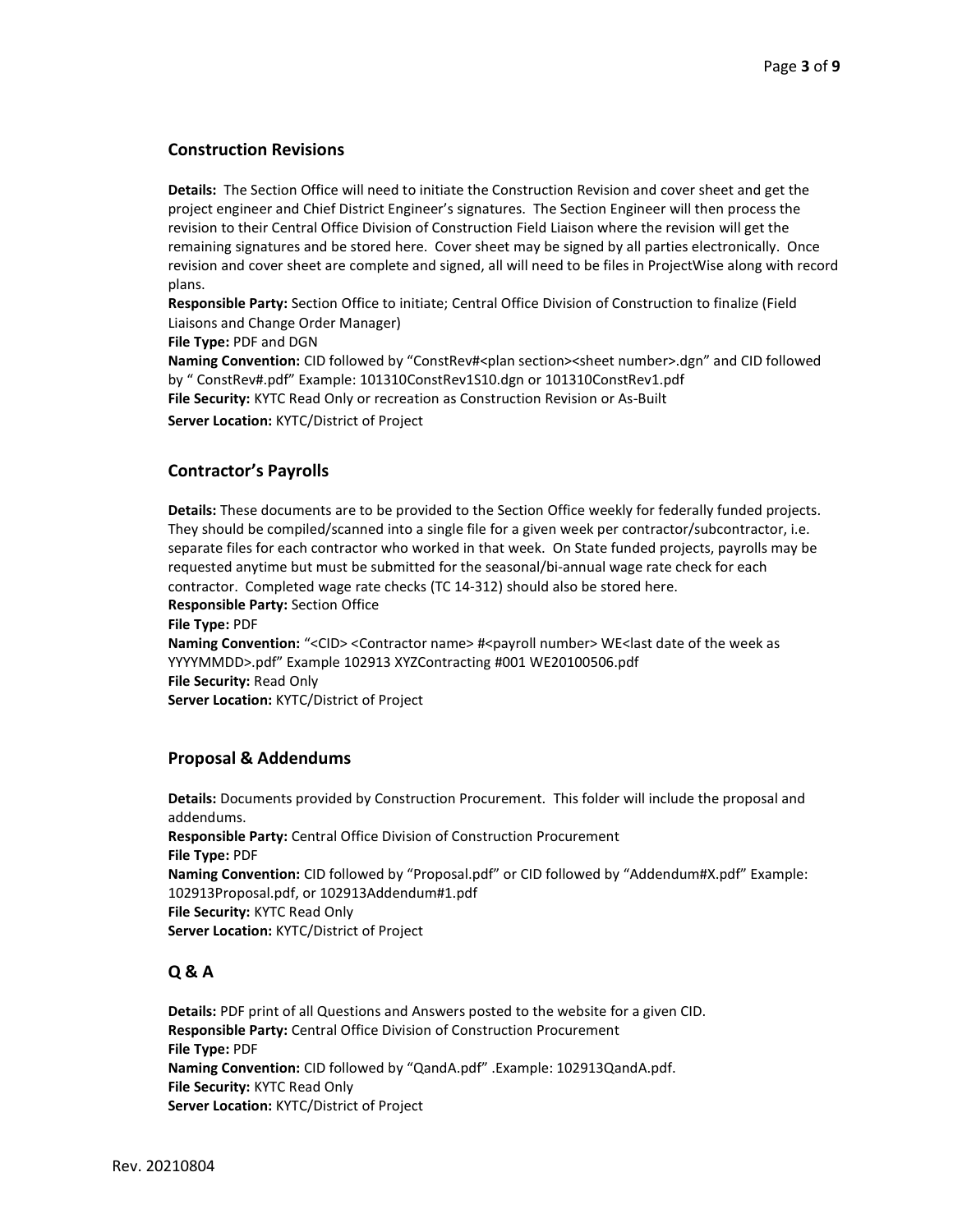# Correspondence General

#### Contractor Performance Reports

Details: Copies of the signed Contractor Performance Reports should be placed in this file once complete. Responsible Party: Various. File Type: PDF or other Naming Convention: "<CID><"Contractor Performance Report"><CONTRACTOR NAME>.pst" File Security: Read Only Server Location: KYTC/District of Project

# General Email

Details: Store any email correspondence relating to the project here. When inputting email with the same subject line, ProjectWise will use a numbering convention to differentiate the files. It may be more beneficial to rename the files as below with the date sent. In this scenario, ProjectWise would only number the files if an email of the same subject was sent on the same day. Subfolders should be added for each individual adding email under this folder, i.e. if you are adding an email to this folder you should create a folder named "MyNameCorrespondence."

Responsible Party: Various. File Type: Outlook or Various Naming Convention: "<date sent as YYYYMMDD><subject indicator><CID>.pst" File Security: Read Only Server Location: KYTC/District of Project

#### Letters, Memos and Project Notices

Details: Any letters and memos or written correspondence that does not fit well into other areas of this folder structure should be stored here. These could be to or from Central Office Divisions, District office, or Section office levels. This folder should also contain project notices such as Work Start Notice, Work Complete Notice, Meeting Minutes,

Responsible Party: Section Office or Various (those sending or receiving the correspondence) File Type: Various/PDF

Naming Convention: "<date sent as YYYYMMDD><Recipient><document type, letter, memo, RFI, etc.><CID>.file type Example: 20100920AllenCoLetter101310.pdf File Security: Read Only **Server Location: KYTC/District of Project** 

#### Final Project Documents

Details: Finalizing a project and submitting the required documents to the District Office and Central Office Division of Construction can be optimized by already having everything electronically stored in ProjectWise. Use this area for any supporting documents, notes, the final estimate, formal acceptance, final release, and other information relating to finalizing the contract. The Section Office can notify the District Office that documentation is stored in ProjectWise and ready for their check. The District Office can likewise do the same for the Central Office Division of Construction.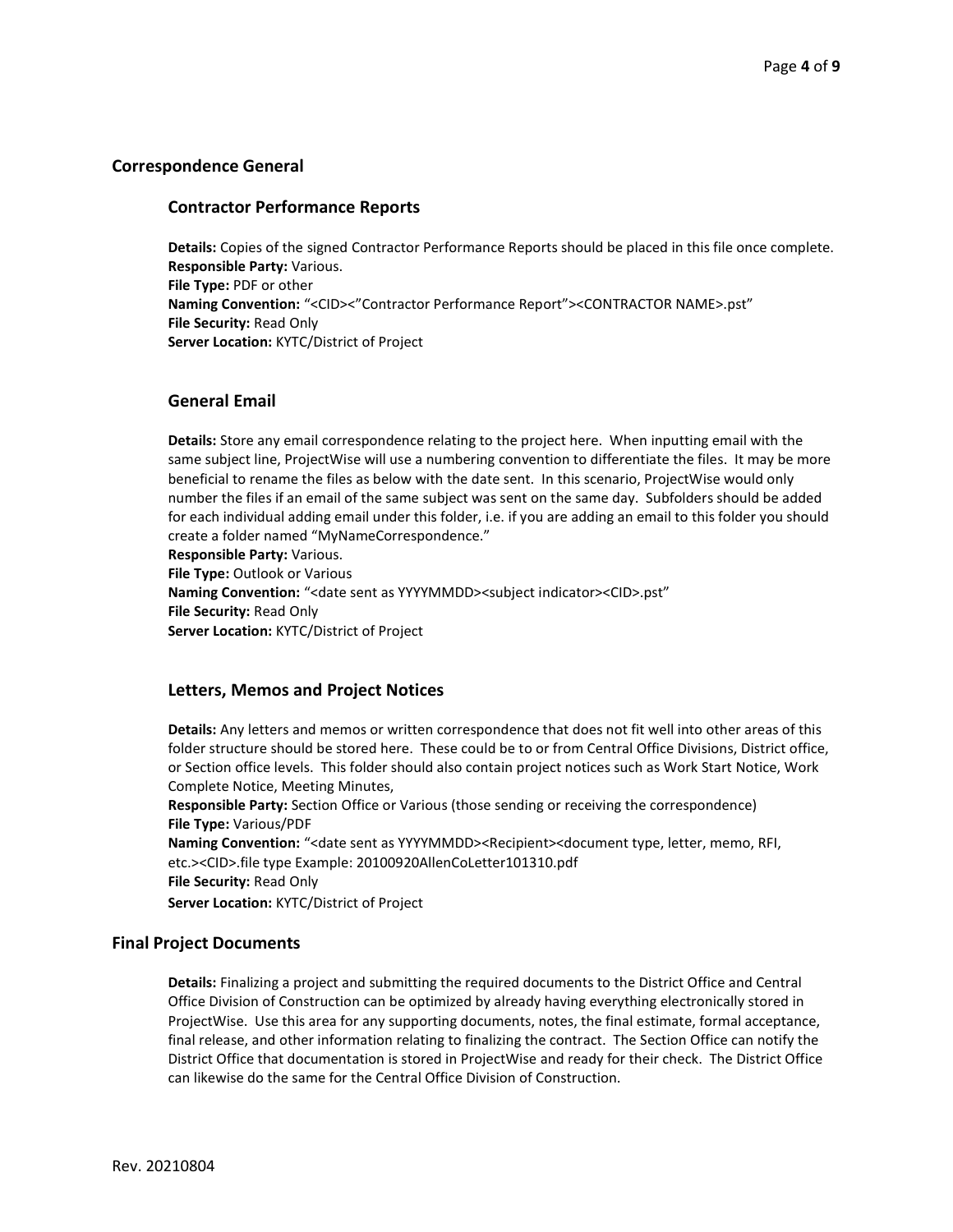Responsible Party: Section Office, District Office, and Central Office Division of Construction Administrative Branch File Type: Various Naming Convention: <VARIOUS>Final.pdf, CIDformal acceptancereport.pdf, CIDfinalestimate.pdf File Security: Read Only Server Location: KYTC/District of Project

#### Inspection Reports

#### Final Inspections

Details: Final Inspection reports and documentation will be stored here and a link sent to the Section Office and District PD&P TEBM as well as an emailed PDF of the file to the Contractor and FHWA if applicable. The Contractor's email address used will be as provided on the Preconstruction Checklist, according to a Central Office list, or the Field Liaison may request it from the Section Office. Responsible Party: Central Office Division of Construction Field Liaison and Section Office File Type: PDF

Naming Convention: CID followed by "Final<items covered by the inspection if applicable>InspRep.pdf" Example: 101310FinalInspRep.pdf or 101310FinalRdwyInspRep.pdf File Security: Read Only

**Server Location: KYTC/District of Project** 

#### Interim Inspections

Details: This folder should contain any inspections that are not considered final. Examples would be seeding and erosion control inspections, and Electrical inspections if corrective work is required. Responsible Party: Central Office Division of Construction Field Liaison, Section Office, Division of Traffic, etc.

File Type: PDF Naming Convention: CID followed by "Final<items covered by the inspection if applicable>InspRep.pdf" Example: 101310InterimInspRep.pdf or 101310InterimRdwyInspRep.pdf File Security: Read Only Server Location: KYTC/District of Project

#### Materials Documentation

Details: Any materials documentation other than non-spec materials should be stored here. Examples include, concrete and asphalt mix designs, asphalt core sheets, any materials test reports, certifications and Final Materials Certification Letter.

Responsible Party: Various. While this documentation may come from various sources, the Section Office needs to ensure documentation is populated in this folder.

File Type: PDF, MS Excel, Various

Naming Convention: "<date sent as YYYYMMDD>AsphCores<subject indicator><CID>.file type" File Security: Read Only Server Location: KYTC/District of Project

#### Materials Certification

Details: The folder will contain a copy of the Materials Certification letter issued by the Division of Materials. Responsible Party: Division of Materials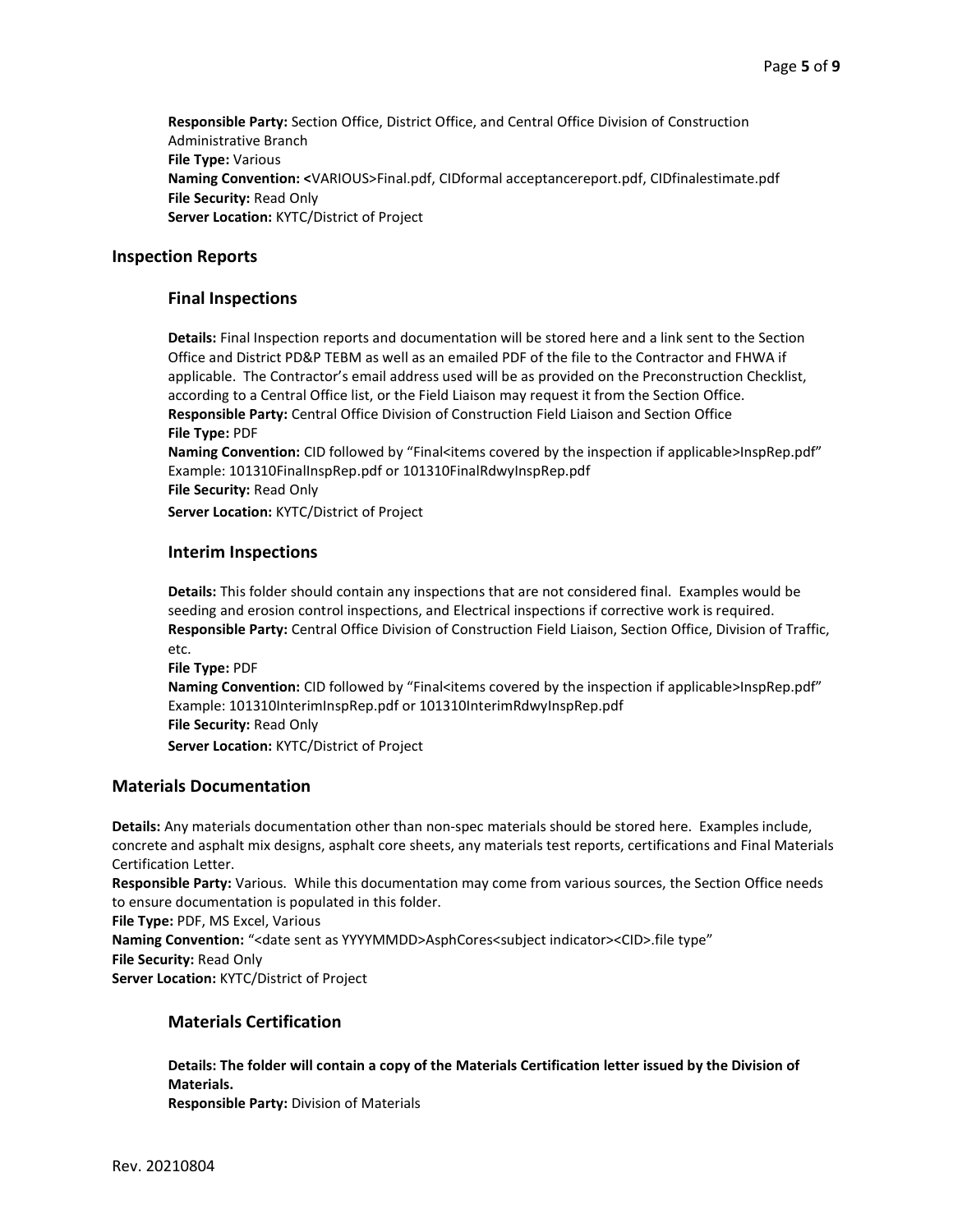File Type: PDF, MS Word Naming Convention: CID followed by materials certification (ex. 101321materialscertification.pdf) File Security: Read Only Server Location: KYTC/District of Project

# Non Spec Materials

Details: Any documentation in regards to Non Spec Materials should be placed in this folder. This would include the official notice from Materials and any related items (e.g. emails, invoices, tickets, etc.). Responsible Party: Various File Type: PDF, Outlook, various Naming Convention: names should include CID followed by description of material involved in notification. File Security: Read Only Server Location: KYTC/District of Project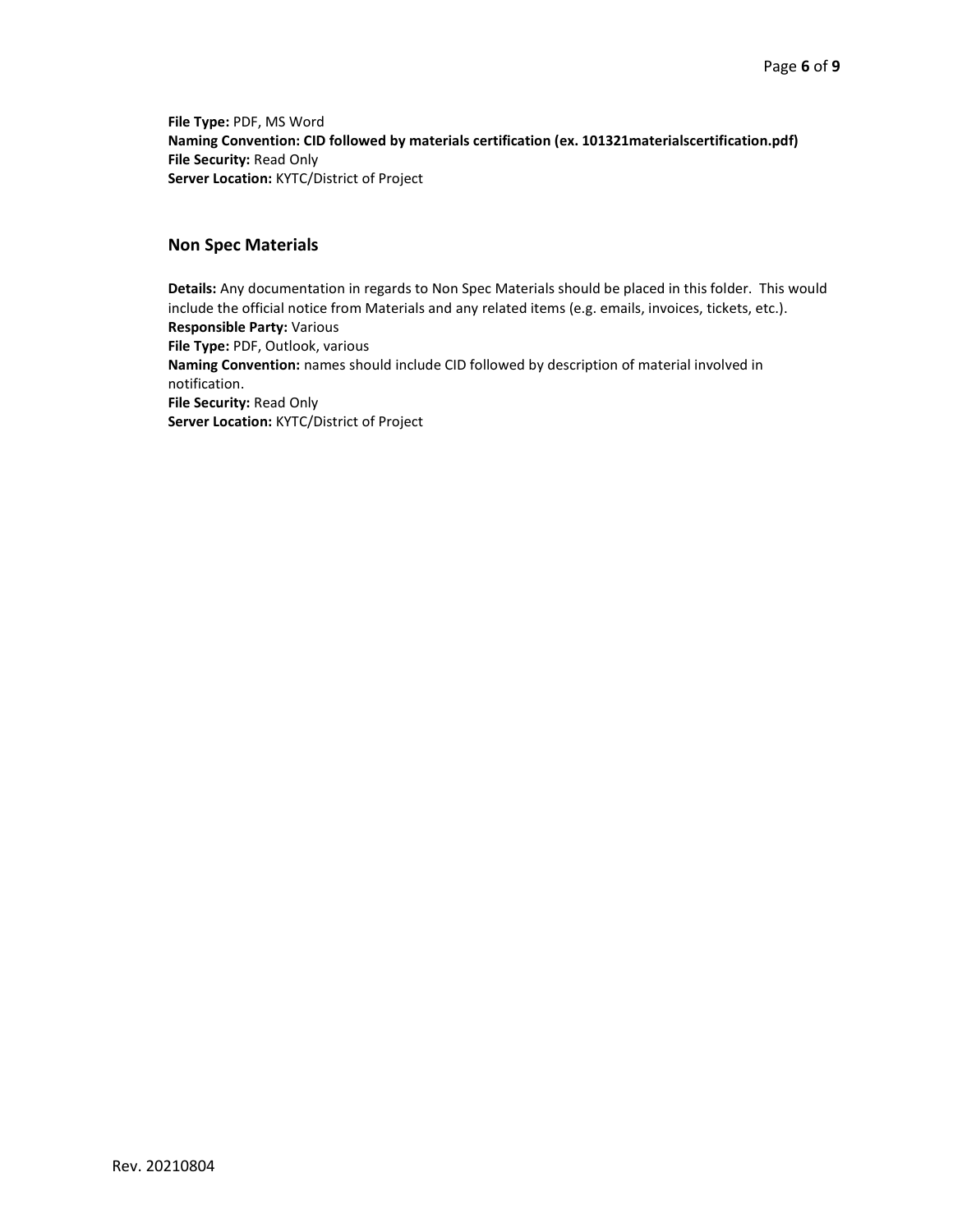# Pictures

Details: Any project photo should be stored here. It is strongly encouraged to create specific subfolders for individual structures or other significant portions of the contract. Responsible Party: Various. File Type: PDF, JPG, TIFF, Various Naming Convention: "<date taken as YYYYMMDD><subject indicator><CID>.file type" File Security: Read Only Server Location: KYTC/District of Project

#### Roadway

#### Electrical

Details: The electrical shop drawings are reviewed by the Central Office Division of Traffic Operations. Submittals regarding pieziometric traffic counting loops are reviewed by the Central Office Division of Planning. These are sent to the Section Office. Store these files here or ask that they be stored here. Responsible Party: Section Office or Central Office Divisions of Traffic Operations and/or Planning File Type: PDF Naming Convention: CID followed by "ElecShopDrwg<subject>.pdf" Example: 101310ElecShopDrwgApproval.pdf File Security: Read Only Server Location: KYTC/District of Project

# Erosion Control and Seeding Inspection Reports

Details: These reports should be available from the Section Office for the intermittent reports but the Central Office Erosion Control Liaisons may also complete intermediate or final inspections. These files should be stored here. Responsible Party: Section Office, Central Office Erosion Control Liaisons File Type: PDF Naming Convention: "<date inspected YYYYMMDD><Inspection Type>InspRep<CID>.pdf" Example: 20100920IntmedErosionContRep101310.pdf File Security: Read Only Server Location: KYTC/District of Project

# Traffic Control

Details: Any documents related to project traffic control should be stored in this location. This could include Traffic Control Inspections, Traffic control complaints, or any letters, memos, or notes relating directly to traffic control issues.

Responsible Party: Various. File Type: PDF, Outlook, Various Naming Convention: "<date sent as YYYYMMDD>Elec<subject indicator><CID>.file type" Example: 20140205traffic inspection 101321.pdf File Security: Read Only Server Location: KYTC/District of Project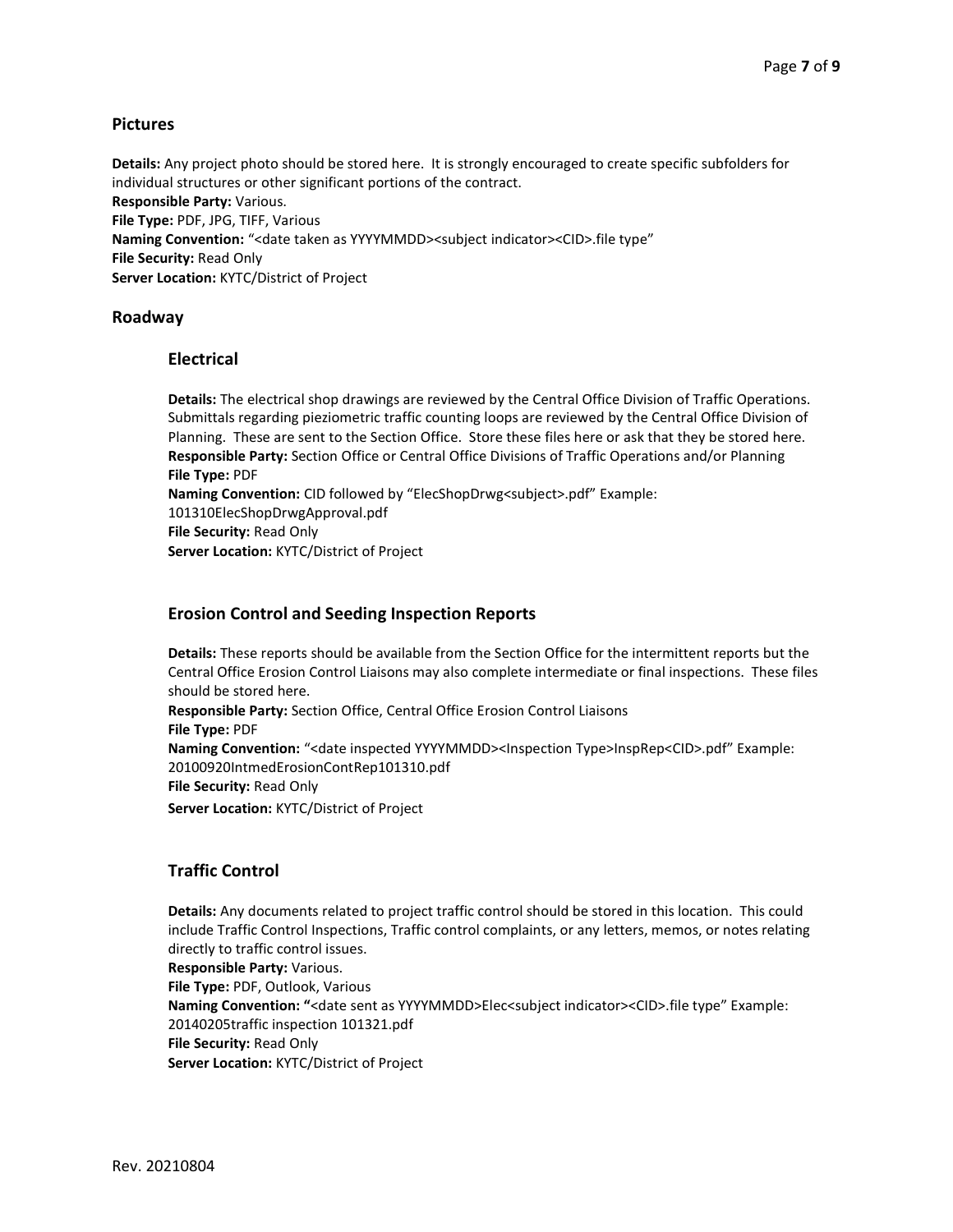#### **Structures**

#### Drawing # XXXXX

Folder name: The name of this folder should be changed to match the drawing number of the structure on the project. Separate folders should be created for each individual structure on a project.

Details: Store any documentation specifically related to a structure in this location. Responsible Party: Various. File Type: PDF, Outlook, Various Naming Convention: "<date sent as YYYYMMDD><subject indicator><CID>.file type" Example: 20121201pachometer sheet.pdf File Security: Read Only Server Location: KYTC/District of Project

### **Submittals**

Details: Any submittals, including shop drawings, should be stored here, i.e. overhang designs, false work, etc. The responses to these submittals should also be filed here. Responsible Party: Section Office, District Office, Central Office Division of Construction Field Liaison File Type: PDF Naming Convention: CID followed by "<document type><structure number>.pdf" Example: 101310OverhangDesign25675.pdf File Security: Read Only Server Location: KYTC/District of Project

# **Subcontracts**

#### DBE from Construction Procurement

Details: These documents are submitted and handled by Central Office Division of Construction Procurement. Due to signed affidavit requirements, these files will require scanning. Responsible Party: Central Office Division of Construction. File Type: PDF Naming Convention: CID followed by "Subcontract#<Contractor Indicator>.pdf" Example: 101310Subcontract2AllenCo.pdf File Security: Read Only Server Location: KYTC/District of Project

# Received in Construction

Details: These documents are submitted and handled by Central Office Division of Construction. Due to signed affidavit requirements, these files will require scanning. Responsible Party: Central Office Division of Construction.